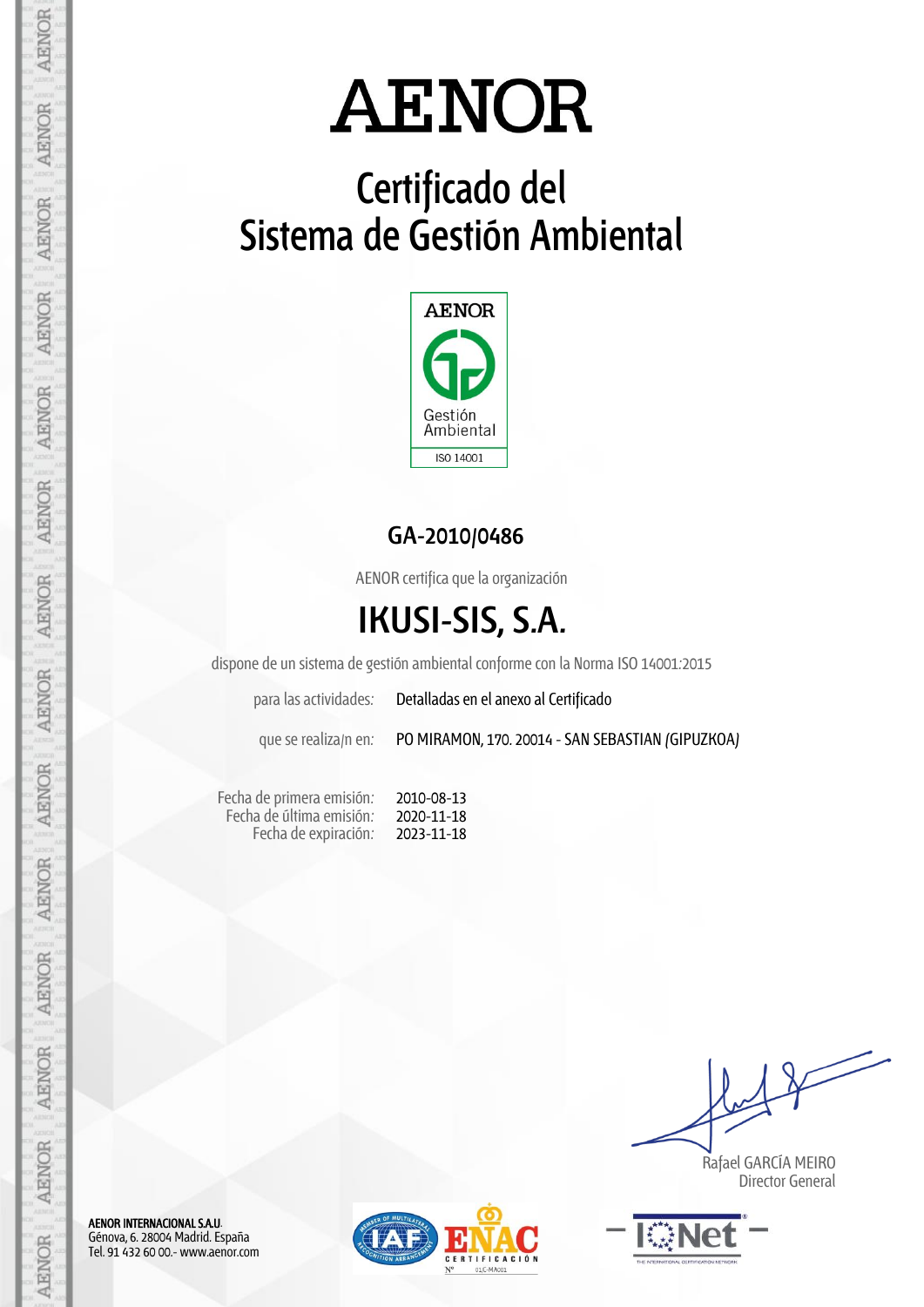# **Certificado del Sistema de Gestión Ambiental**



## **GA-2010/0486**

## **Anexo al Certificado**

Alcance: El diseño, el desarrollo, la producción, la instalación y el servicio postventa de instalaciones de sistemas de seguridad, entre los que se encuentran también los sistemas indicados a continuación:

- Sistemas de detección y alarma de incendios.
- Sistemas de abastecimiento de agua contra incendios.
- Sistemas de hidrantes contra incendios.
- Sistemas de boca de incendio equipadas.
- Sistemas de columna seca.
- Sistemas fijos de extinción por rociadores automáticos y agua pulverizada.
- Sistemas fijos de extinción por agua nebulizada.
- Sistemas fijos de extinción por espuma física.
- Sistemas fijos de extinción por polvo.
- Sistemas fijos de extinción por agentes extintores gaseosos.
- Sistemas fijos de extinción por aerosoles condensados.
- Sistemas para el control de humos y de calor.
- Sistemas de señalización luminiscente.
- Extintores de incendio.

Fecha de primera emisión: Fecha de última emisión: Fecha de expiración:

2010-08-13 2020-11-18 2023-11-18

 Rafael GARCÍA MEIRO Director General



AENOR INTERNACIONAL S.A.U. Génova, 6. 28004 Madrid. España Tel. 91 432 60 00.- www.aenor.com

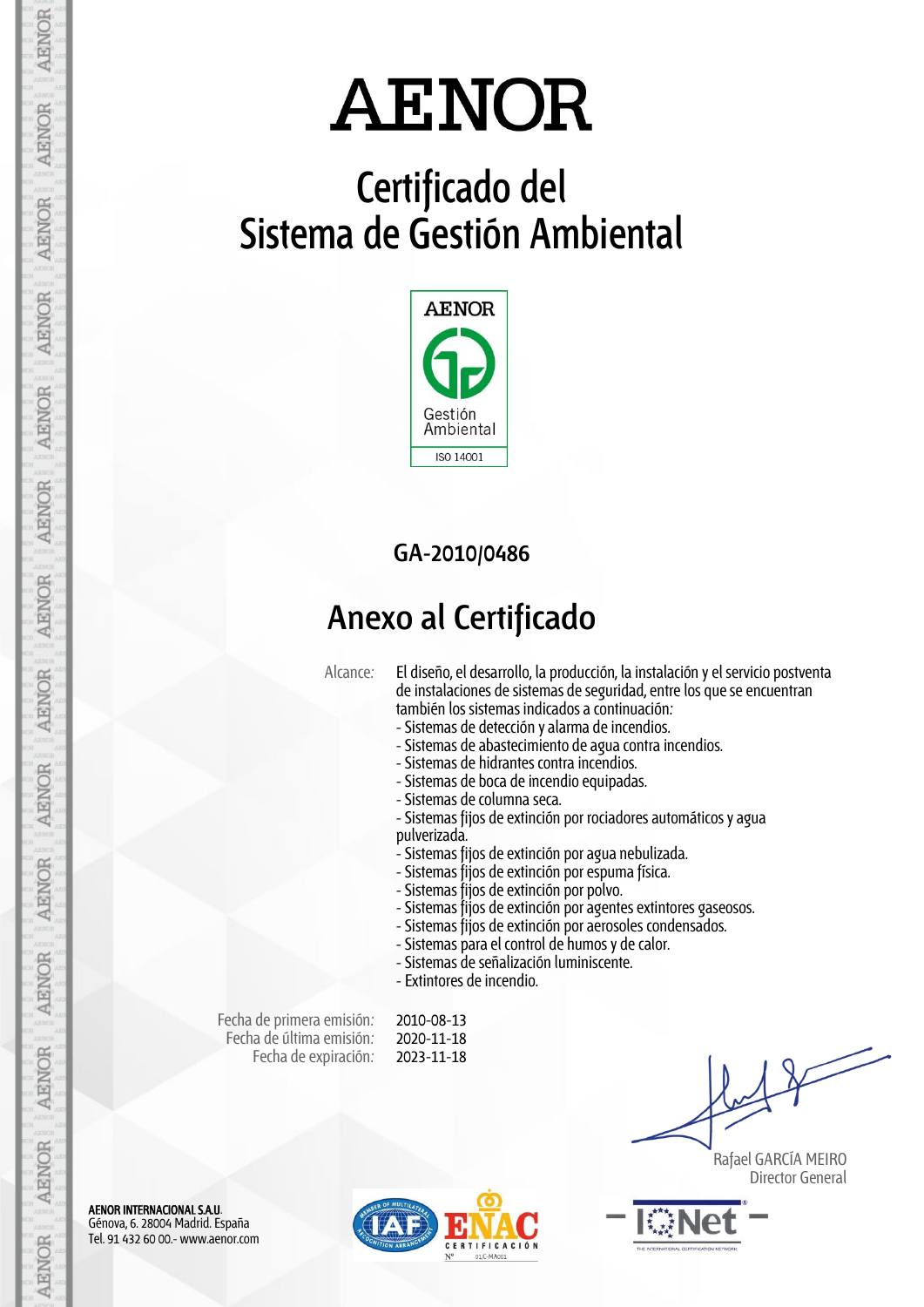|                                         | ® |
|-----------------------------------------|---|
|                                         |   |
| THE INTERNATIONAL CERTIFICATION NETWORK |   |

# *CERTIFICATE*

*AENOR has issued an IQNet recognized certificate that the organization:*

## *IKUSI-SIS, S.A.*

*PO MIRAMON, 170. 20014 - SAN SEBASTIAN (GIPUZKOA)*

*has implemented and maintains a*

### *Environmental Management System*

*for the following scope:* 

### *SPECIFIED IN ANNEX TO THE CERTIFICATE*

*which fulfills the requirements of the following standard*

### *ISO 14001:2015*

*First issued on: 2010-08-13 Last issued: 2020-11-18 Validity date: 2023-11-18*

This attestation is directly linked to the IQNet Partner's original certificate and shall not be used as a stand*alone document*

## *Registration Number: ES-2010/0486*



*Alex Stoichitoiu President of IQNet*

**AENOR** 

*Rafael GARCÍA MEIRO Chief Executive Officer*

IQNet Partners\*:

AENOR *Spain* AFNOR Certification *France* APCER *Portugal* CCC *Cyprus* CISQ *Italy* CQC *China* CQM *China* CQS *Czech Republic* Cro Cert *Croatia* DQS Holding GmbH *Germany* EAGLE Certification Group *USA* FCAV *Brazil* FONDONORMA *Venezuela* ICONTEC *Colombia* Inspecta Sertifiointi Oy *Finland* INTECO *Costa Rica* IRAM *Argentina* JQA *Japan* KFQ *Korea* MIRTEC *Greece* MSZT *Hungary* Nemko AS *Norway* NSAI *Ireland NYCE-*SIGE *México* PCBC *Poland* Quality Austria *Austria* RR *Russia* SII *Israel* SIQ *Slovenia*  SIRIM QAS International *Malaysia* SQS *Switzerland* SRAC *Romania* TEST St Petersburg *Russia* TSE *Turkey* YUQS *Serbia*

\* The list of IQNet partners is valid at the time of issue of this certificate. Updated information is available under www.iqnet-certification.com